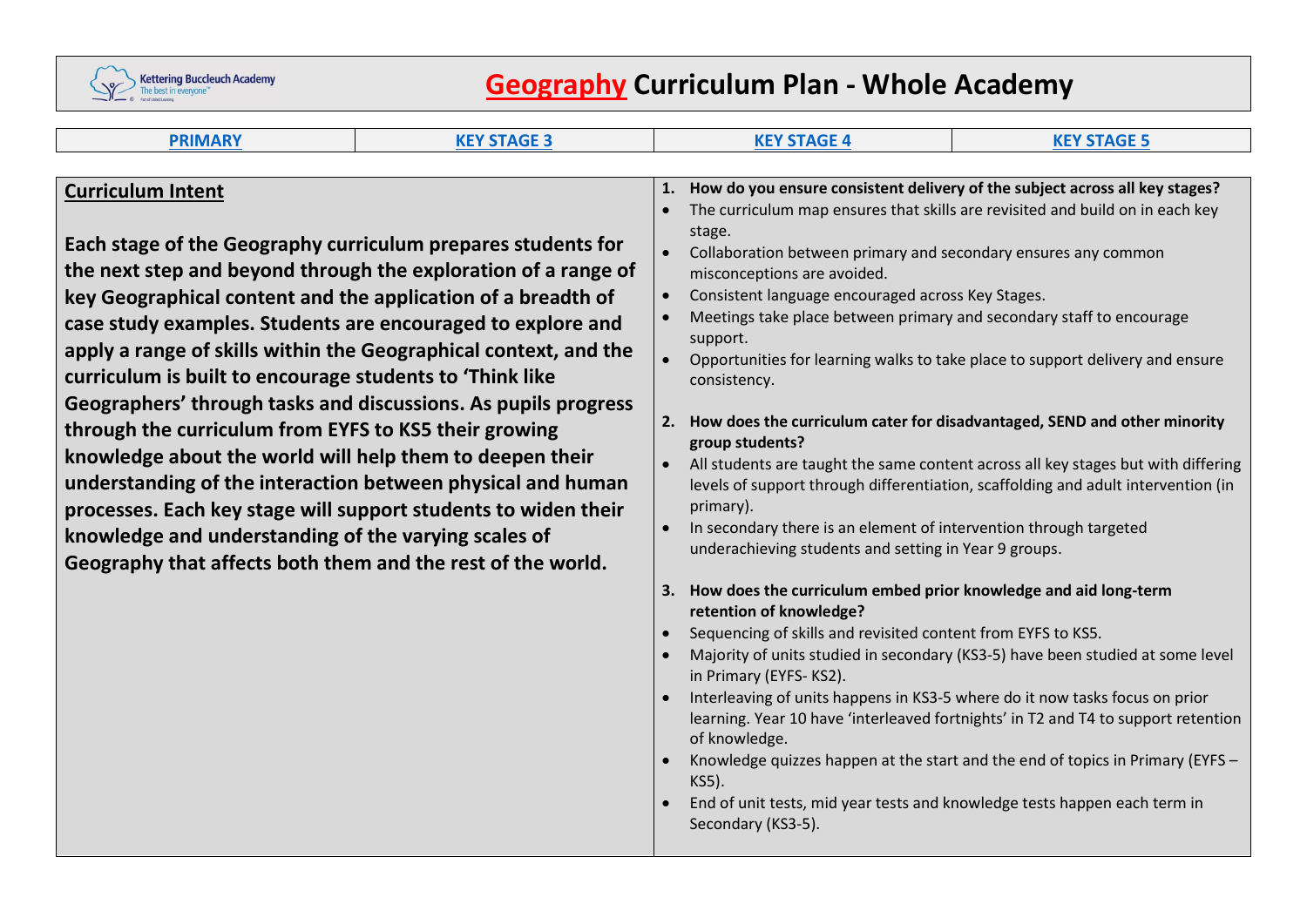#### **PRIMARY**

In the Primary phase of the academy Geography is taught in alternate terms with History.

| Year            | Term 1 | Term 2                                                                                                                                 | Term <sub>3</sub> | Term 4                                                                                                                                    | Term 5 | Term 6                                                                                                                                                              |
|-----------------|--------|----------------------------------------------------------------------------------------------------------------------------------------|-------------------|-------------------------------------------------------------------------------------------------------------------------------------------|--------|---------------------------------------------------------------------------------------------------------------------------------------------------------------------|
| <b>EYFS</b>     |        | Countries and climates<br>around the world                                                                                             |                   | Animals and habitats<br>around the World                                                                                                  |        | Our effect on the<br>environment                                                                                                                                    |
| 1               |        | Here I am<br><b>Exploring key human and physical</b><br>features in the UK and introducing<br>fieldwork                                |                   | There you are<br>Comparing the human and<br>physical features of the UK with a<br>non-European country                                    |        | Where we are<br>Locating countries, continents and<br>oceans and exploring some human<br>and physical features                                                      |
| $\overline{2}$  |        | Mini mappers<br>Studying the geography of the<br>local area                                                                            |                   | Hot and cold deserts<br>Comparing the features of the<br><b>Sahara and Antarctica</b>                                                     |        | <b>Investigating Rivers</b><br>Understanding key features of<br>rivers, and the opportunities and<br>challenges that settlements near<br>rivers face                |
| 3               |        | United Kingdom<br><b>Understanding the key</b><br>geographical features of the<br><b>United Kingdom</b>                                |                   | Investigating mountains<br>and volcanoes<br>Understanding how volcanoes are<br>formed and the human and<br>physical impacts they can have |        | Looking at Europe<br>Comparing the human and<br>physical features of the Alps and<br>the Amalfi coast, and exploring<br>how these features interact with<br>tourism |
| 4               |        | A village in Brazil<br>Understanding the physical<br>features and climate of Brazil, and<br>the human settlements and<br>economy       |                   | Rainforest<br>Understanding the key features of<br>a rainforest ecosystem, the<br>benefits they have and the threats<br>they face         |        | Earthquakes and Human<br>Settlements<br>Understanding why earthquakes<br>take place and what affects they<br>can have on human settlements                          |
| 5               |        | <b>Investigating World Trade</b><br>Investigating the process by which<br>food is grown, traded and<br>transported to our supermarkets |                   | Investigating water<br>Understanding the water cycle and<br>the features of rivers.                                                       |        | Climate across the world<br>Understanding time zones, climate<br>zones and biomes, and the effects<br>of global warming                                             |
| $6\phantom{1}6$ |        | Improving the<br>environment<br>Understanding the need to reduce<br>waste and the use of non-<br>renewable energy                      |                   | Living on the edge<br>Comparing a European refugee<br>camp to an Indian slum, and<br>understanding push and pull<br>factors for each?     |        | I am a geographer<br>Posing questions, completing<br>fieldwork and presenting a<br>geographical investigation                                                       |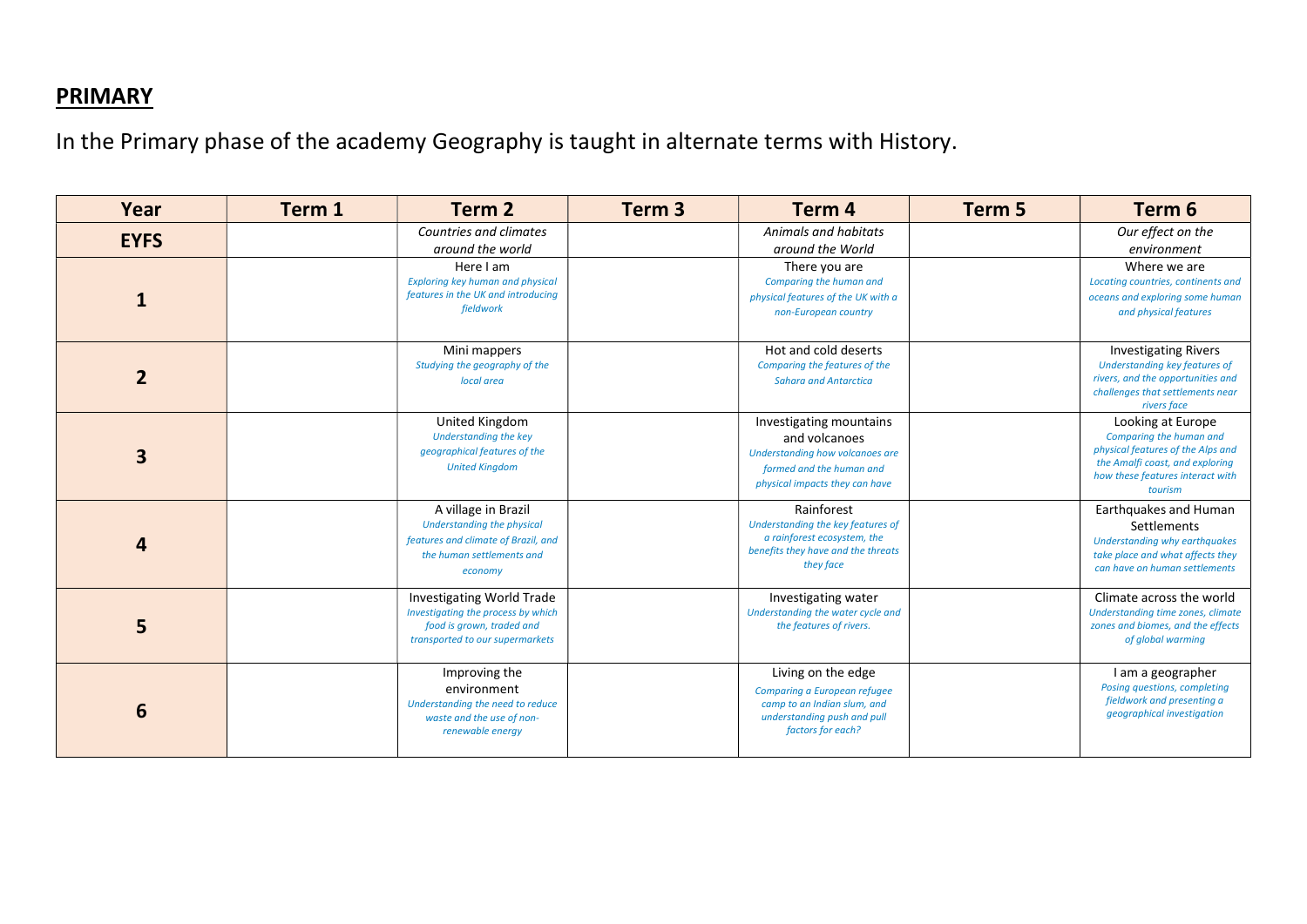# KEY STAGE 3

| Geography      | $1st$ Half of the year (Sep – Jan)                                                                                                                                                                                                                                                                                                                                                                                                                                                                                                                                    | 2 <sup>nd</sup> Half of the year (Jan-July)                                                                                                                                                                                                                                                                                                                                                                                                                                                                                                                                                                                                                                                                                                                                                                                                                                                                                 |
|----------------|-----------------------------------------------------------------------------------------------------------------------------------------------------------------------------------------------------------------------------------------------------------------------------------------------------------------------------------------------------------------------------------------------------------------------------------------------------------------------------------------------------------------------------------------------------------------------|-----------------------------------------------------------------------------------------------------------------------------------------------------------------------------------------------------------------------------------------------------------------------------------------------------------------------------------------------------------------------------------------------------------------------------------------------------------------------------------------------------------------------------------------------------------------------------------------------------------------------------------------------------------------------------------------------------------------------------------------------------------------------------------------------------------------------------------------------------------------------------------------------------------------------------|
| $\overline{7}$ | <b>Geographical Skills</b><br>$\bullet$<br>This unit focuses on map and atlas skills; locating specific<br>$\circ$<br>continents, countries and cities; and application of skills to<br>Geographical enquiries.<br>Development<br>This unit focuses on how and why countries develop. It<br>$\circ$<br>looks at areas of development globally, and how to<br>measure development in these areas. It considers the<br>impact of development on the employment structure of<br>countries, which later feeds into the Changing Economic<br>World unit of GCSE Geography. | <b>Rivers</b><br>$\bullet$<br>This unit begins with an introduction to key geological theory<br>$\circ$<br>linked to uplands and lowlands. It then focuses on key physical<br>profiles and processes, and how rivers and flooding are managed.<br><b>The Middle East</b><br>This is a unit which focuses on a specific region of the world. This<br>region has become important globally for urban growth,<br>economic development and resources, and this unit will explore<br>key concepts linked to these geographical themes.                                                                                                                                                                                                                                                                                                                                                                                           |
|                |                                                                                                                                                                                                                                                                                                                                                                                                                                                                                                                                                                       | Litter enquiry (2 weeks)<br>$\bullet$<br>A fieldwork based unit that brings together skills that students<br>$\circ$<br>have learnt over the year.                                                                                                                                                                                                                                                                                                                                                                                                                                                                                                                                                                                                                                                                                                                                                                          |
|                | Mid-Year Assessment: Geographical Skills & Development                                                                                                                                                                                                                                                                                                                                                                                                                                                                                                                | <b>Geographical Skills, Development &amp; Rivers</b>                                                                                                                                                                                                                                                                                                                                                                                                                                                                                                                                                                                                                                                                                                                                                                                                                                                                        |
| 8              | Coasts<br>$\bullet$<br>This unit focuses on the processes that act on the coast and<br>$\circ$<br>the features that are formed. There is time spent looking at<br>erosion and management of the coast and case study<br>examples.<br><b>Population and Migration</b><br>A focus on where people are and why they are there. There<br>$\circ$<br>is also an investigation into migration and movement of<br>populations.                                                                                                                                               | <b>Unstable Earth</b><br>This unit focuses on the physical processes leading to tectonic<br>hazards. There is a focus on case study examples of earthquakes<br>and how to protect against the impacts.<br><b>Weather and Climate</b><br>This unit looks at global and UK weather and climate, along with<br>$\circ$<br>the challenges of living in extreme climates and climatic hazards.<br>This will be integrated with links to major biomes.<br>The Geography of Africa<br>$\bullet$<br>This unit focuses on the continent of Africa to bring together<br>$\circ$<br>several key themes studied across Year 8 - this includes both<br>physical geography (biomes, resources, climates) and human<br>geography (development, settlements, migration).<br>Micro-climate enquiry (2 weeks)<br>A focus on small scale, localised climate. This will draw on<br>$\circ$<br>knowledge learnt in the weather and climate unit. |
|                | Mid-Year Assessment: Coasts and Unstable Earth                                                                                                                                                                                                                                                                                                                                                                                                                                                                                                                        | End of Year Assessment : Coasts, Unstable Earth, Population.                                                                                                                                                                                                                                                                                                                                                                                                                                                                                                                                                                                                                                                                                                                                                                                                                                                                |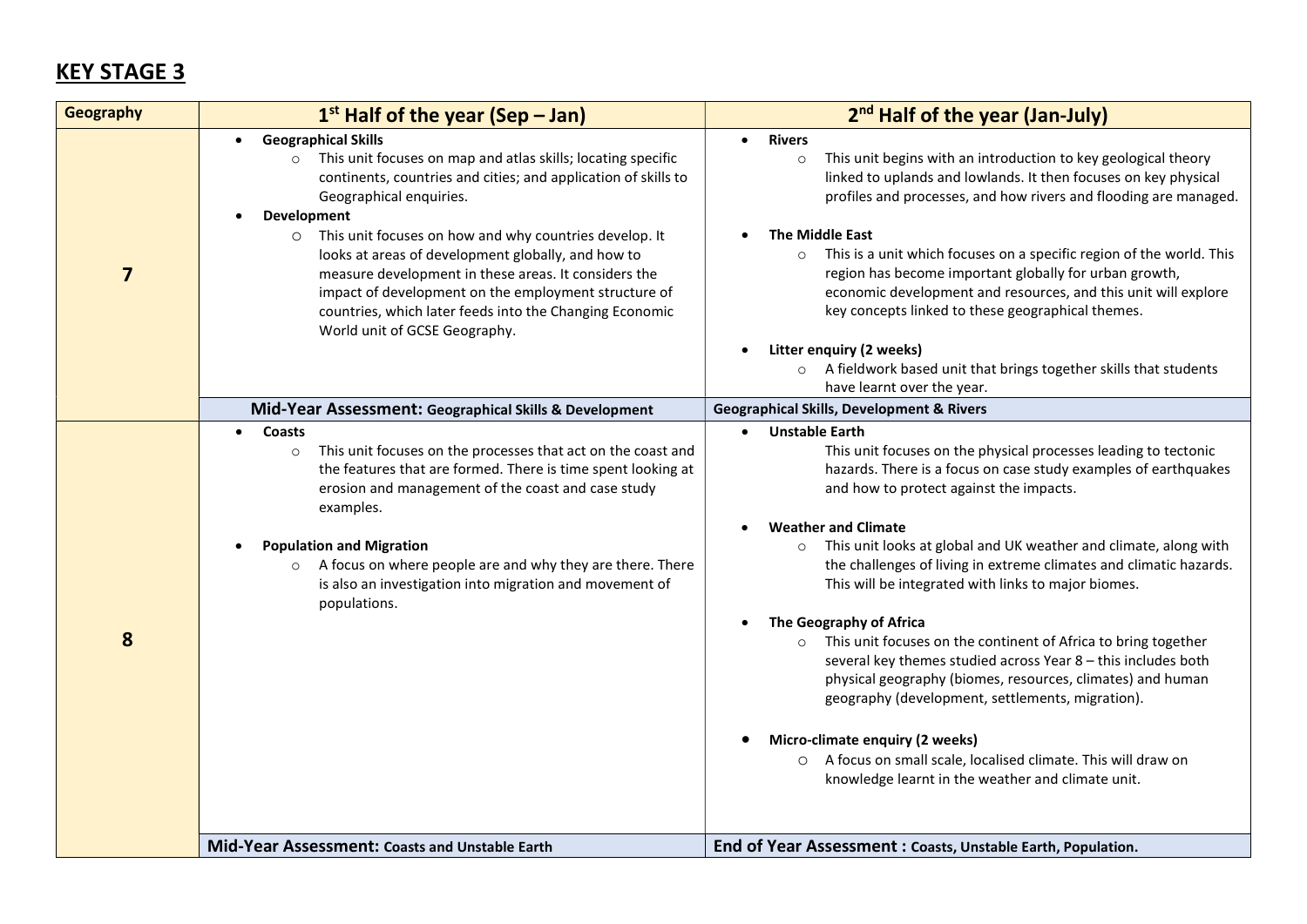|   | Life in an Emerging Economy.<br>This unit looks directly at the growth of developing nations<br>globally; focusing on India as a case study example. | <b>Issues of urbanisation</b><br>This unit considers the challenges and opportunities associated with<br>$\circ$<br>urbanisation globally. There will be a focus on both LIC/NEE and HIC urban<br>areas to consider how the causes and impacts of urbanisation may differ            |
|---|------------------------------------------------------------------------------------------------------------------------------------------------------|--------------------------------------------------------------------------------------------------------------------------------------------------------------------------------------------------------------------------------------------------------------------------------------|
| 9 | Climate Change and the future.<br>This unit explores the contemporary issue of Climate<br>Change. It looks directly at causes, impacts and responses | globally.<br><b>Resource Management</b>                                                                                                                                                                                                                                              |
|   | on a range of scales.                                                                                                                                | This unit looks at the challenges of key resources (water, energy, food)<br>$\circ$<br>in the UK and beyond. It explores methods used to reduce the<br>challenges, and considers the sustainability of these solutions. The<br>main focus will be given to water resources globally. |
|   | Mid-Year Assessment: Life in an Emerging Economy; Climate Change                                                                                     | End of Year Assessment: Climate Change and the future; Life in an Emerging                                                                                                                                                                                                           |
|   | and the Future                                                                                                                                       | Economy.                                                                                                                                                                                                                                                                             |

# KEY STAGE 4

| Geography | $1st$ Half of the year (Sep – Jan)                                                                                                                                                                                                                                                                                                                                                                                                                                                                                                                                                                                                                                                                     | $2nd$ Half of the year (Jan-July)                                                                                                                                                                                                                                                                                                                                                                                         |  |
|-----------|--------------------------------------------------------------------------------------------------------------------------------------------------------------------------------------------------------------------------------------------------------------------------------------------------------------------------------------------------------------------------------------------------------------------------------------------------------------------------------------------------------------------------------------------------------------------------------------------------------------------------------------------------------------------------------------------------------|---------------------------------------------------------------------------------------------------------------------------------------------------------------------------------------------------------------------------------------------------------------------------------------------------------------------------------------------------------------------------------------------------------------------------|--|
| 10        | <b>Living World</b><br>This unit focuses on major global biomes with a specific focus on<br>$\circ$<br>the tropical rainforest and the hot desert. Case study content looks<br>at the Amazon Rainforest and the Sahara desert, and opportunities<br>and challenges for development are considered within both specific<br>biome.<br><b>Changing Economic World.</b><br>A focus on the measurement and mapping of the global<br>$\circ$<br>development gap, identifying causes and solutions to this. A focus<br>is given to looking at the development of India and the UK over<br>time, identifying both the challenges and solutions to<br>contemporary issues associated with economic development. | <b>Rivers and Coasts</b><br>A focus on the key processes and features found in both physical<br>environments, with the application of examples to look at impacts<br>of erosion and flooding, and the management of these processes.<br>Fieldwork.<br>This unit includes a field visit to the East Coast – focusing on the<br>collection of data for both a human and a physical enquiry which is<br>assessed in Paper 3. |  |
|           | Mid-Year Assessment: Changing Economic World; Resource Management.                                                                                                                                                                                                                                                                                                                                                                                                                                                                                                                                                                                                                                     | End of Year Assessment: Changing Economic World; Resource<br>Management; Urban Issues and Challenges; Rivers and Coasts.                                                                                                                                                                                                                                                                                                  |  |
|           | Coasts                                                                                                                                                                                                                                                                                                                                                                                                                                                                                                                                                                                                                                                                                                 | <b>Hazards continued</b>                                                                                                                                                                                                                                                                                                                                                                                                  |  |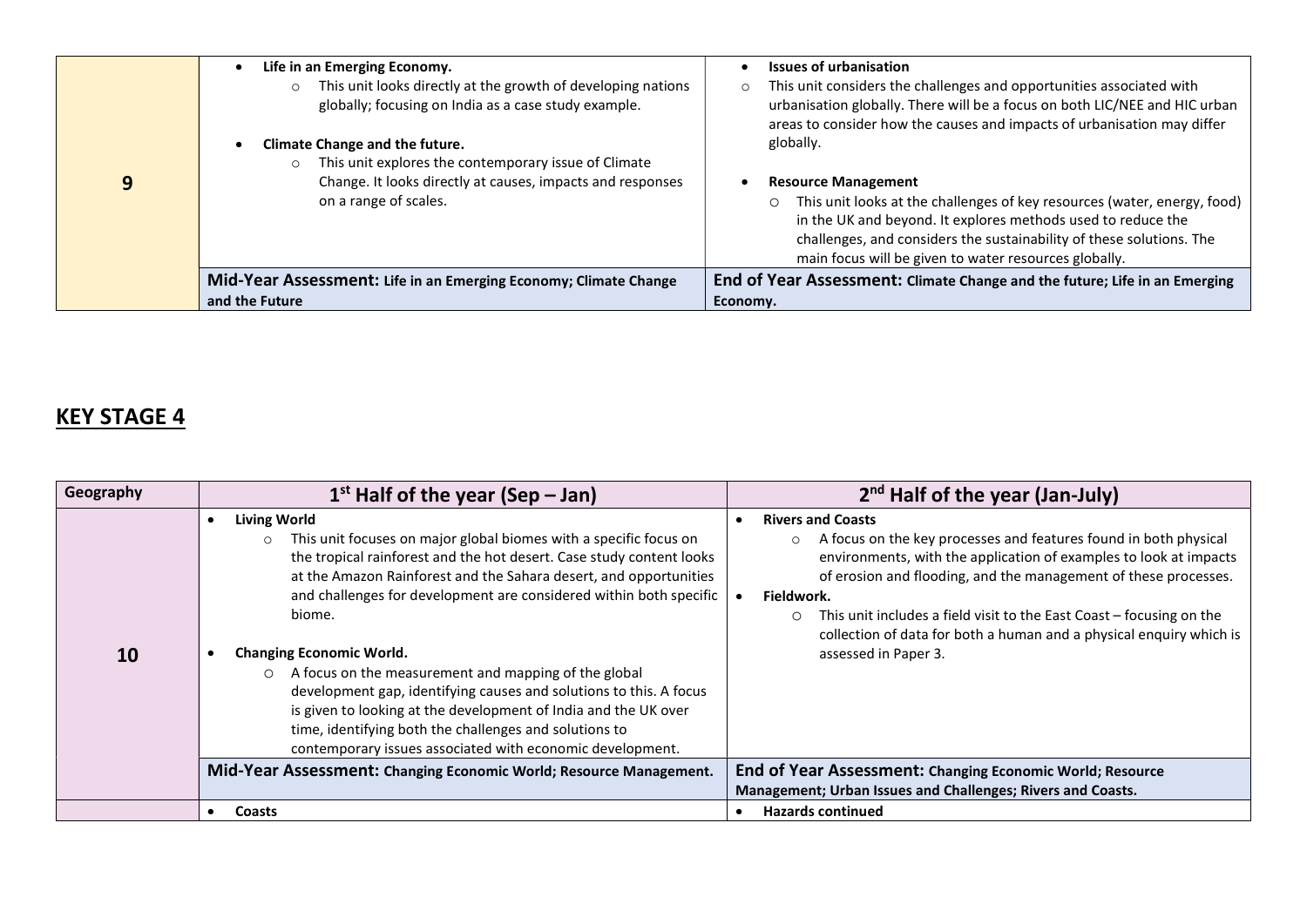|    | A focus on the key processes and features at the coast. An<br>$\circ$<br>exploration on the impacts and management of erosion at the<br>coast with specific focus given to Dorset. | A focus on the causes, impacts and responses of tectonic and<br>$\circ$<br>atmospheric hazards (with focus on Nepal, Italy and the<br>Philippines).            |  |
|----|------------------------------------------------------------------------------------------------------------------------------------------------------------------------------------|----------------------------------------------------------------------------------------------------------------------------------------------------------------|--|
|    | Hazards:                                                                                                                                                                           | Revision of all key units of study.                                                                                                                            |  |
| 11 | A focus on the causes, impacts and responses of tectonic and<br>atmospheric hazards (with focus on Nepal, Italy and the<br>Philippines).                                           | March Mock Exams: Paper 1: Changing Economic World; Urban Issues and<br>Challenges; Resource Management. Paper 2: Rivers and Coasts, Living World,<br>Hazards. |  |
|    |                                                                                                                                                                                    | Revision of all key units of study.                                                                                                                            |  |
|    |                                                                                                                                                                                    | Introduction to, and analysis of, the Pre-release booklet (sent by AQA in<br>March 2020).                                                                      |  |
|    | November Mock Exams: Paper 1: Changing Economic World; Urban                                                                                                                       |                                                                                                                                                                |  |
|    | <b>Issues and Challenges; Resource Management</b>                                                                                                                                  | <b>ACTUAL GCSE EXAMS.</b>                                                                                                                                      |  |
|    | Paper 2: Rivers and Coasts, Living World, Hazards.                                                                                                                                 |                                                                                                                                                                |  |

# KEY STAGE 5

| Geography | September – November                         | December - March                                         | March - June                                |
|-----------|----------------------------------------------|----------------------------------------------------------|---------------------------------------------|
|           | <b>Human Geography (VLG)</b>                 | <b>Human Geography (VLG)</b>                             | NEA preparation - students will be given    |
|           | Contemporary urban environments              | Contemporary Urban Environments continued.               | time to explore theories, fieldwork         |
|           | A focus on the modern issues and<br>$\cap$   | A focus on the modern issues and<br>$\cap$               | methods and key data collection skills that |
|           | challenges associated with continued         | challenges associated with continued                     | will be used to write their NEA.            |
|           | urban expansion. Content taught              | urban expansion. Content taught                          |                                             |
|           | through London and Rio de Janeiro.           | through London and Rio de Janeiro.                       |                                             |
|           |                                              | Changing Places.                                         |                                             |
|           | <b>Physical Geography (GBC)</b>              | An exploration of the contemporary<br>$\circ$            |                                             |
| 12        | Water and Carbon                             | theory of 'place'. Understanding the                     |                                             |
|           | This unit of study focuses on key<br>$\circ$ | characteristics that create places and                   |                                             |
|           | processes and cycles within Physical         | the influences on their change. Taught                   |                                             |
|           | Geography which underpin the                 | through Corby and Blackpool.                             |                                             |
|           | functions of several other key Physical      |                                                          |                                             |
|           | Geography theories and topics. There         | <b>Physical Geography (GBC)</b>                          |                                             |
|           | will be a focus on carbon and water          | Coasts                                                   |                                             |
|           | stores and cycles, contemporary              | This unit will focus on the key processes and<br>$\circ$ |                                             |
|           | threats to carbon stores, and a              | management methods used to protect the                   |                                             |